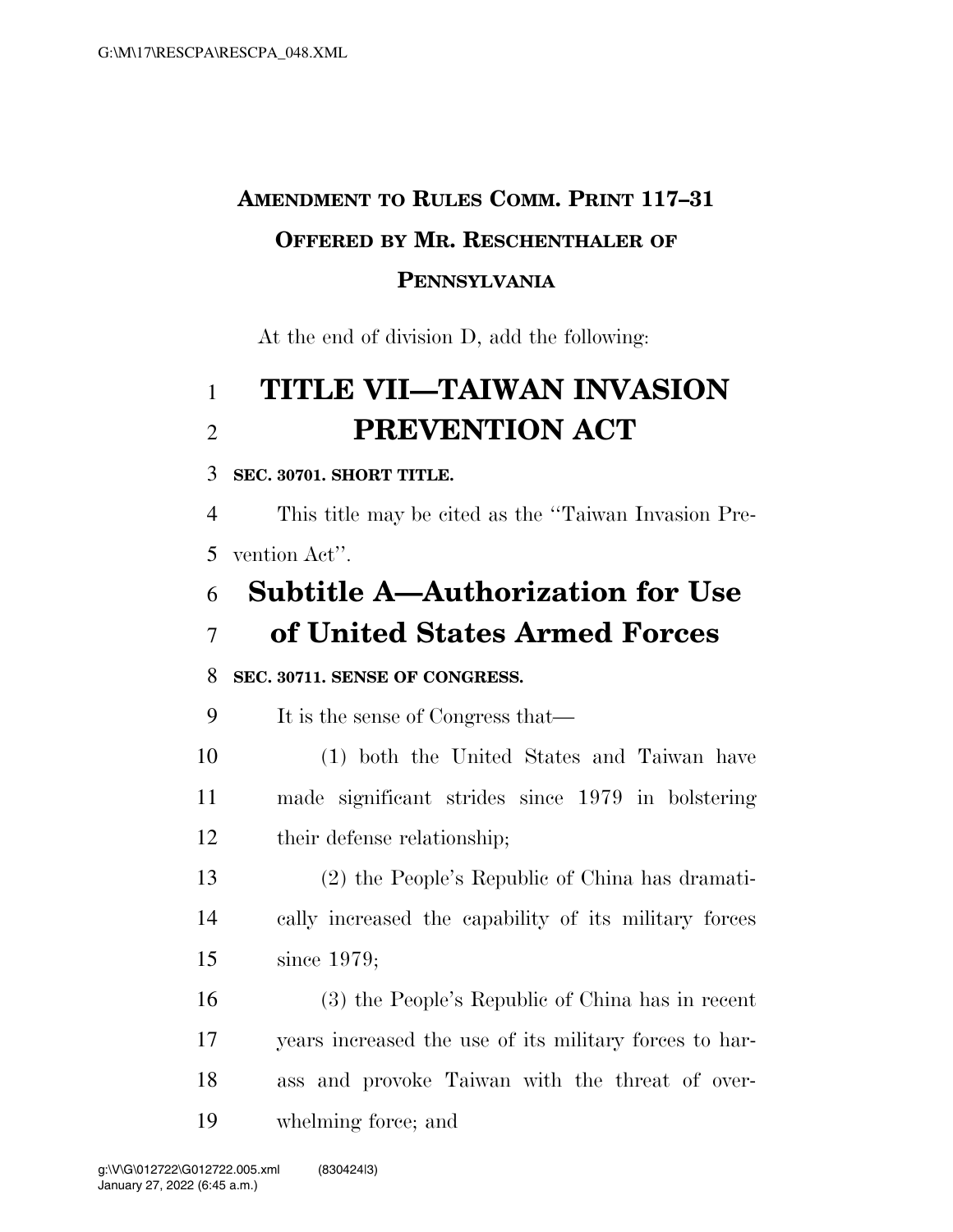$\mathfrak{D}$ 

 (4) that it is the policy of the United States to consider any effort to determine the future of Tai- wan by anything other than peaceful means, includ- ing by boycotts or embargoes, a threat to the peace and security of the Western Pacific area, and of grave concern to the United States.

### **SEC. 30712. AUTHORIZATION FOR USE OF UNITED STATES ARMED FORCES.**

 (a) IN GENERAL.—The President is authorized to use the Armed Forces of the United States and take such other measures as the President determines to be nec- essary and appropriate in order to secure and protect Tai-wan against the following:

 (1) Direct armed attack by the military forces of the People's Republic of China against the mili-tary forces of Taiwan.

 (2) The taking of territory under the effective jurisdiction of Taiwan by the military forces of the People's Republic of China.

 (3) The endangering of the lives of members of the military forces of Taiwan or civilians within the effective jurisdiction of Taiwan in cases in which such members or civilians have been killed or are in imminent danger of being killed.

(b) WAR POWERS RESOLUTION REQUIREMENTS.—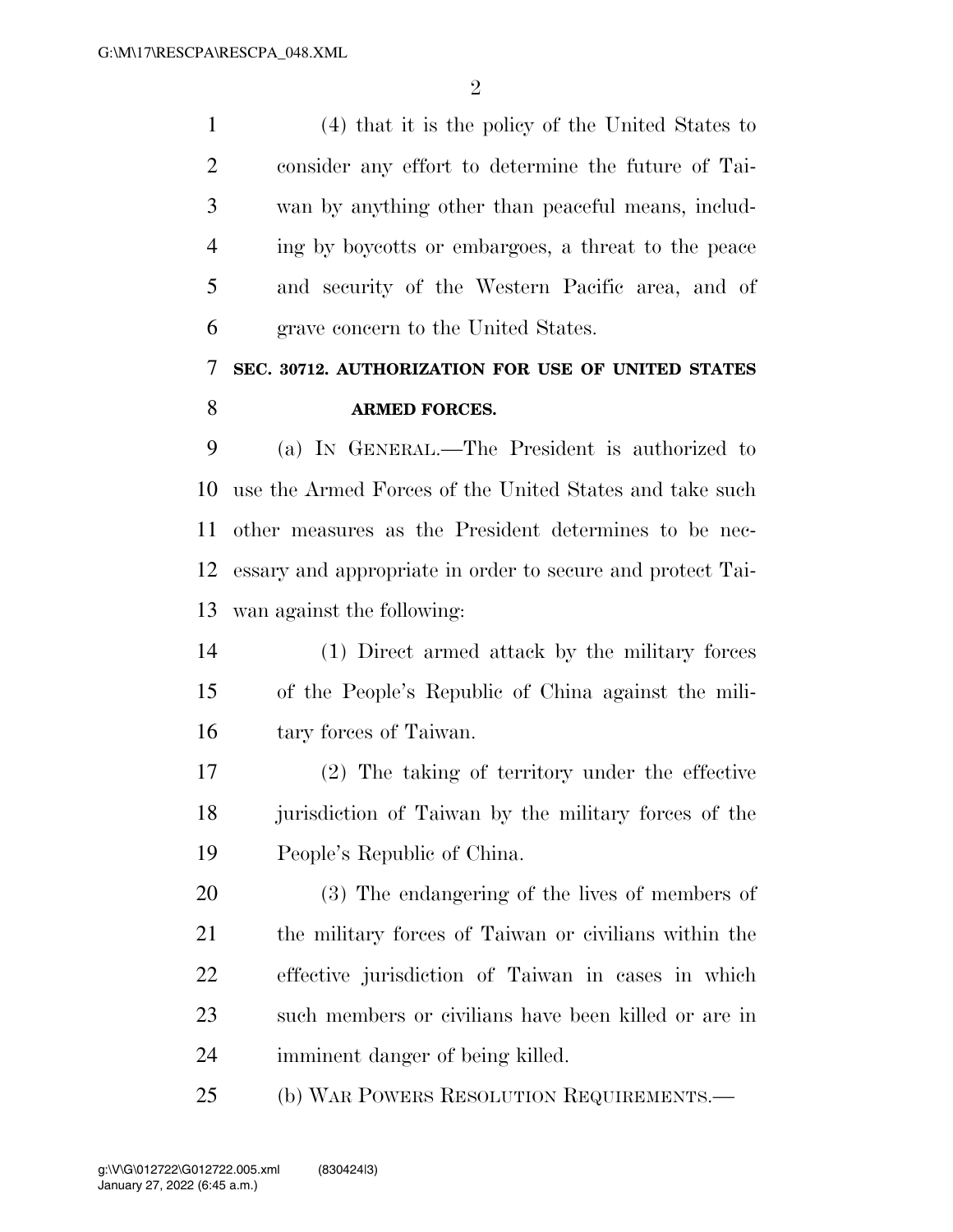(1) SPECIFIC STATUTORY AUTHORIZATION.— Consistent with section 8(a)(1) of the War Powers Resolution, the Congress declares that this section is intended to constitute specific statutory authoriza- tion within the meaning of section 5(b) of the War Powers Resolution.

 (2) APPLICABILITY OF OTHER REQUIRE- MENTS.—Nothing in this Act supersedes any re-quirement of the War Powers Resolution.

 (c) SENSE OF CONGRESS.—It is the sense of Con- gress that, at the earliest possible date after the date of the enactment of this Act, the President should release a public declaration that it is the policy of the United States to secure and protect Taiwan against the actions of the People's Republic of China described in paragraphs (1), (2), and (3) of subsection (a).

 (d) STATEMENT OF POLICY.—It is the policy of the United States to demand that the People's Republic of China officially renounce the use or threat of military force in any attempt to unify with Taiwan.

(e) AUTHORIZATION PERIOD.—

22 (1) IN GENERAL.—The authorization for use of the Armed Forces under this section shall expire on 24 the date that is 5 years after the date of the enact-ment of this Act.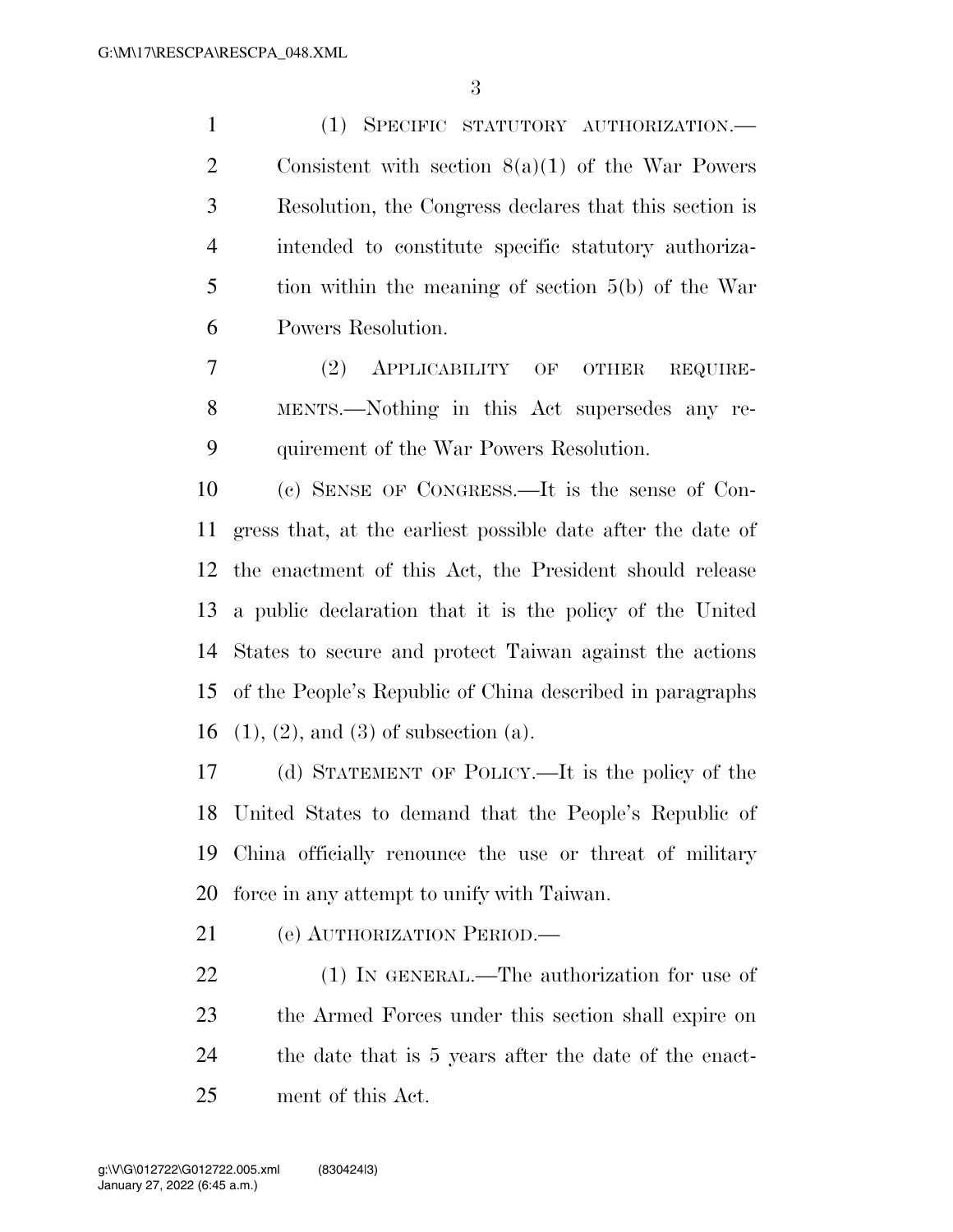(2) SENSE OF CONGRESS.—It is the sense of Congress that the authorization for use of the Armed Forces under this section should be reauthor-ized by a subsequent Act of Congress.

# **Subtitle B—Other Matters SEC. 30721. REGIONAL SECURITY DIALOGUE TO IMPROVE SECURITY RELATIONSHIPS IN THE WESTERN PACIFIC AREA.**

 (a) IN GENERAL.—Not later than 180 days after the date of the enactment of this Act, the Secretary of De- fense, in coordination with the Secretary of State and the heads of other relevant Federal agencies as appropriate, shall seek to convene on an annual basis a regional secu- rity dialogue with the Government of Taiwan and the gov- ernments of like-minded security partners to improve the security relationships among the United States and such countries in the Western Pacific area.

 (b) MATTERS TO BE INCLUDED.—The regional secu-rity dialogue may consider matters relating to—

- (1) coordinating lower-level military-to-military
- dialogue; and
- (2) planning for potential military confrontation scenarios.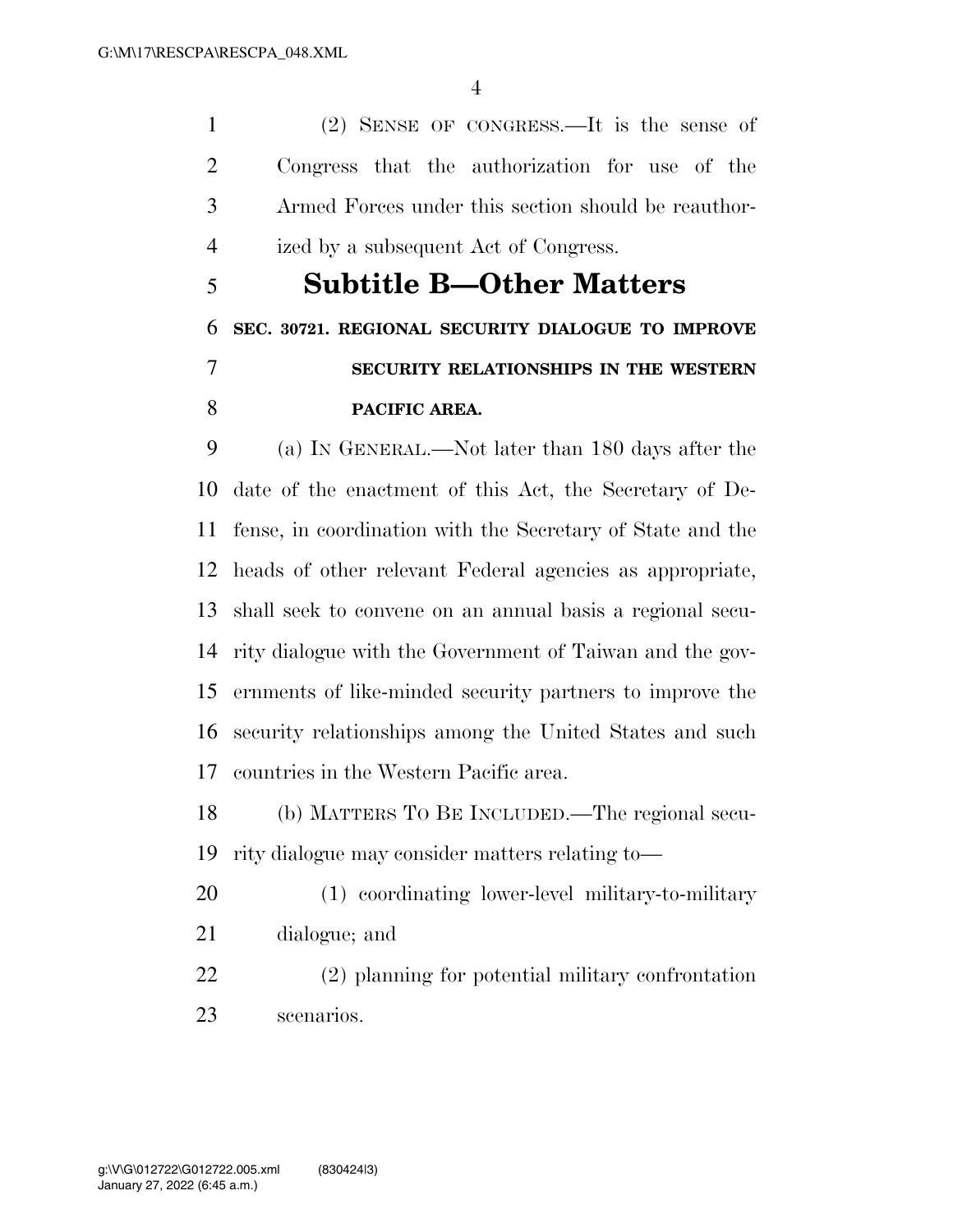**SEC. 30722. UNITED STATES-TAIWAN BILATERAL TRADE AGREEMENT.** 

 Not later than 180 days after the date of the enact- ment of this Act, the United States Trade Representative should seek to enter into negotiations with representatives from Taiwan to establish a bilateral trade agreement be-tween the United States and Taiwan.

### **SEC. 30723. UNITED STATES-TAIWAN COMBINED MILITARY EXERCISES AND RELATED ACTIONS.**

 (a) COMBINED MILITARY EXERCISES.—The Sec- retary of Defense, in coordination with the heads of other relevant Federal agencies, should seek to carry out a pro- gram of combined military exercises between the United States, Taiwan, and, if feasible, United States allies and partners to improve military coordination and relations with Taiwan.

 (b) COMBINED DISASTER RELIEF EXERCISES.—The Secretary of Defense, in coordination with the heads of other relevant Federal agencies, should engage with their counterparts in Taiwan to organize combined disaster and humanitarian relief exercises.

 (c) TAIWAN STRAIT TRANSITS, FREEDOM OF NAVI- GATION OPERATIONS, AND PRESENCE OPERATIONS.— The Secretary of Defense should consider increasing tran- sits through the Taiwan Strait, Freedom of Navigation Operations in the Taiwan Strait, and Presence Operations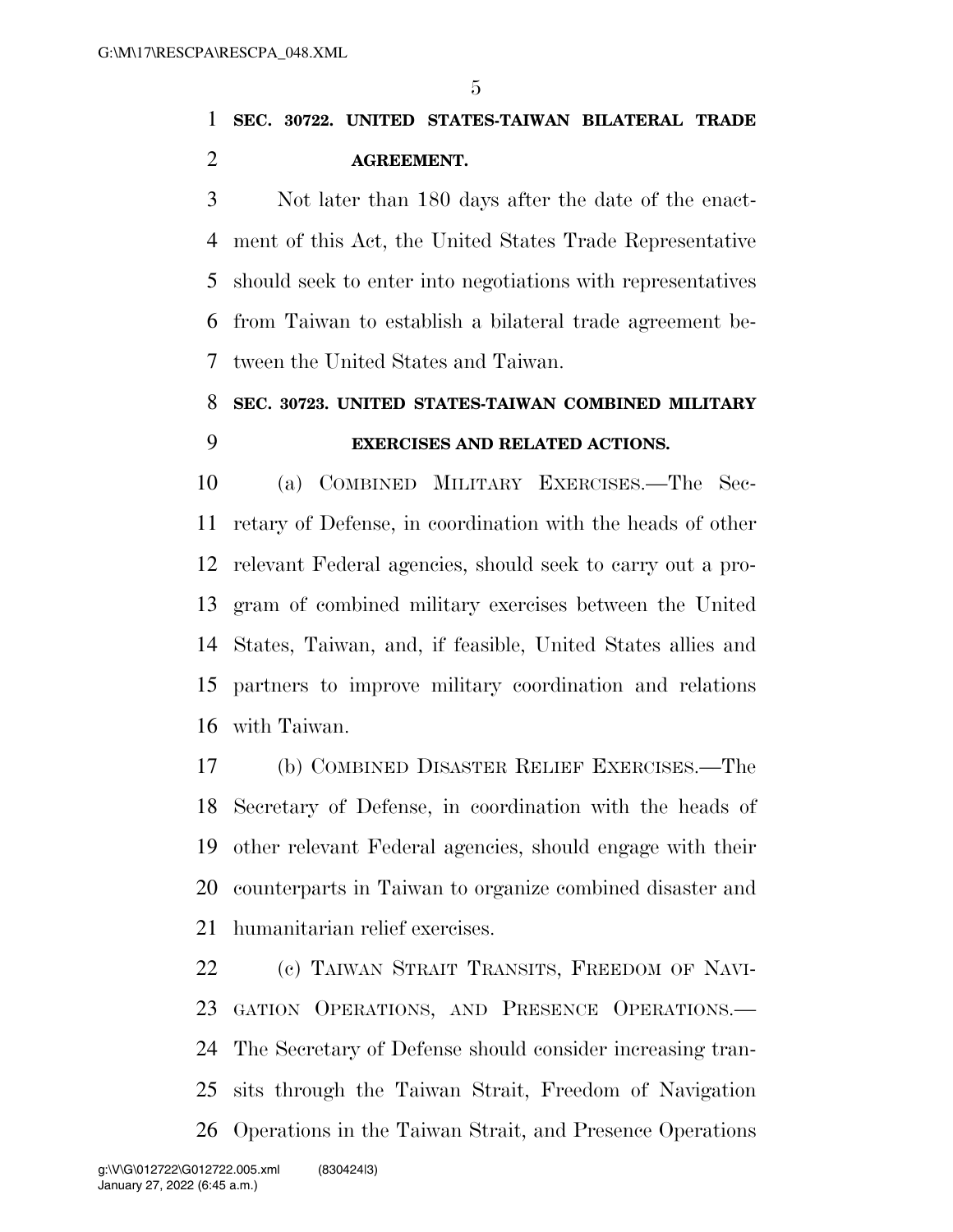in the Western Pacific area by the United States Navy, including in conjunction with United States allies and partners.

 (d) SENSE OF CONGRESS.—It is the sense of Con- gress that Taiwan should dedicate additional domestic re- sources toward advancing its military readiness for pur-poses of defending Taiwan, including through—

 (1) steady increases in annual defense spending as a share of gross domestic product (GDP);

 (2) procurements of defense technologies that directly bolster Taiwan's asymmetric defense capa-bilities;

 (3) reform of Taiwan's military reserves, includ- ing increasing the length of training required and number of days required in service annually;

 (4) participation with United States Armed Forces in combined military exercises; and

 (5) further engagement with the United States on strengthening Taiwan's cyber capabilities.

**SEC. 30724. UNITED STATES SUPPORT FOR DEFENDING TAI-**

**WAN.** 

22 It is the sense of Congress that—

 (1) the Secretary of State should, given the se- curity considerations posed by the People's Republic of China, accelerate the approval of sales of defense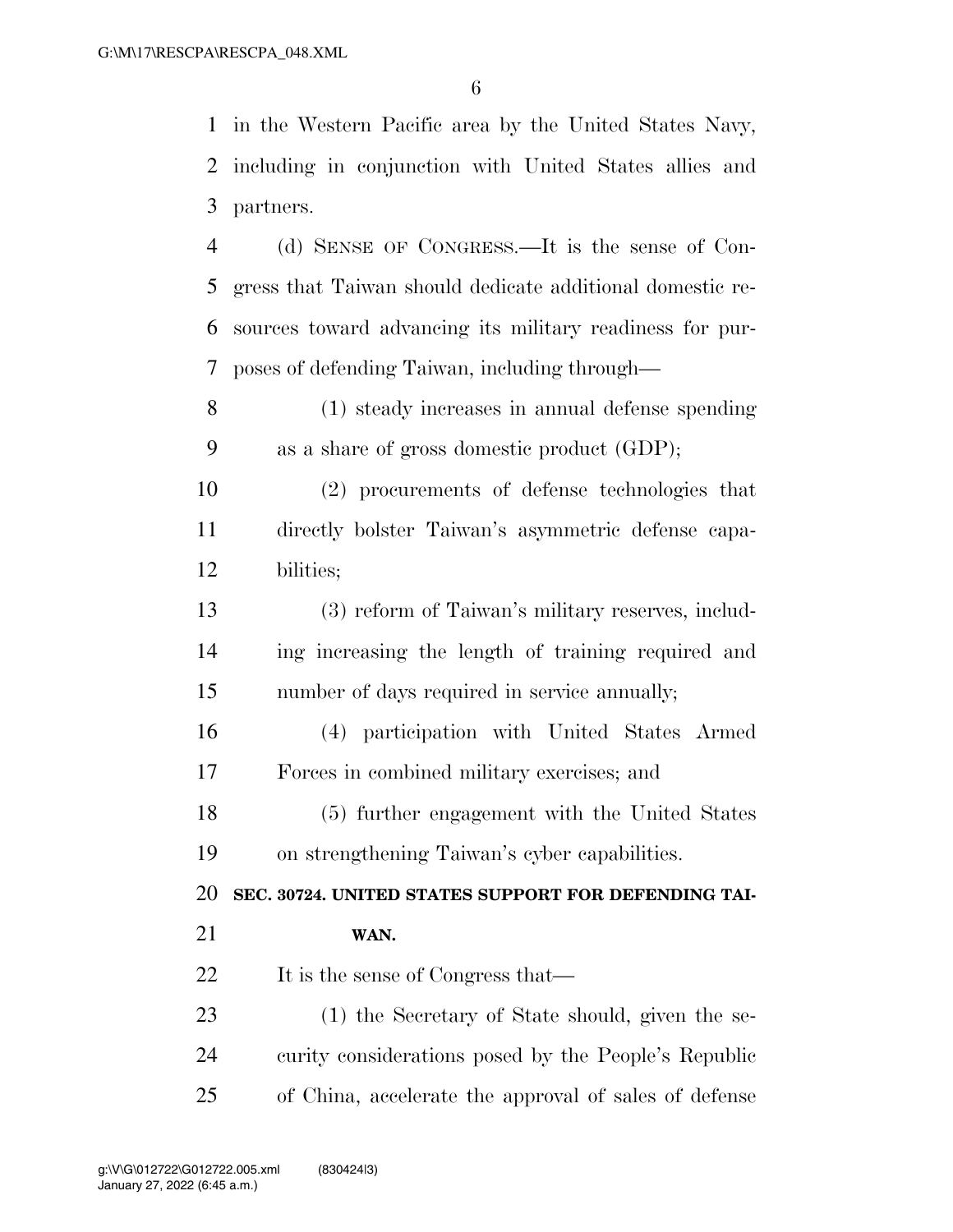| $\mathbf{1}$   | articles and services to Taiwan for purposes of de-          |
|----------------|--------------------------------------------------------------|
| $\overline{2}$ | fending Taiwan; and                                          |
| 3              | (2) the Secretary of Defense should offer sup-               |
| $\overline{4}$ | port to Taiwan by—                                           |
| 5              | (A) continuing to send United States mili-                   |
| 6              | tary advisors to Taiwan for training purposes;               |
| 7              | (B) encouraging members of the United                        |
| 8              | States Armed Forces to enroll in Taiwan's Na-                |
| 9              | tional Defense University;                                   |
| 10             | (C) maintaining a significant United                         |
| 11             | States naval presence within a close proximity               |
| 12             | to Taiwan; and                                               |
| 13             | reestablishing the Taiwan Patrol<br>(D)                      |
| 14             | Force under the direction of the United States               |
| 15             | Navy.                                                        |
| 16             | SEC. 30725. HIGH-LEVEL VISITS.                               |
| 17             | (a) VISIT TO TAIWAN BY PRESIDENT<br>OF<br>THE                |
|                | 18 UNITED STATES.—Not later than 1 year after the date       |
| 19             | of the enactment of this Act, the President, or, if the      |
| 20             | President so designates, the Secretary of State, with inter- |
| 21             | agency consultation and participation as appropriate,        |

 should arrange a meeting with the President of Taiwan in Taiwan.

 (b) VISIT TO THE UNITED STATES BY PRESIDENT OF TAIWAN.—It is the sense of Congress that the United